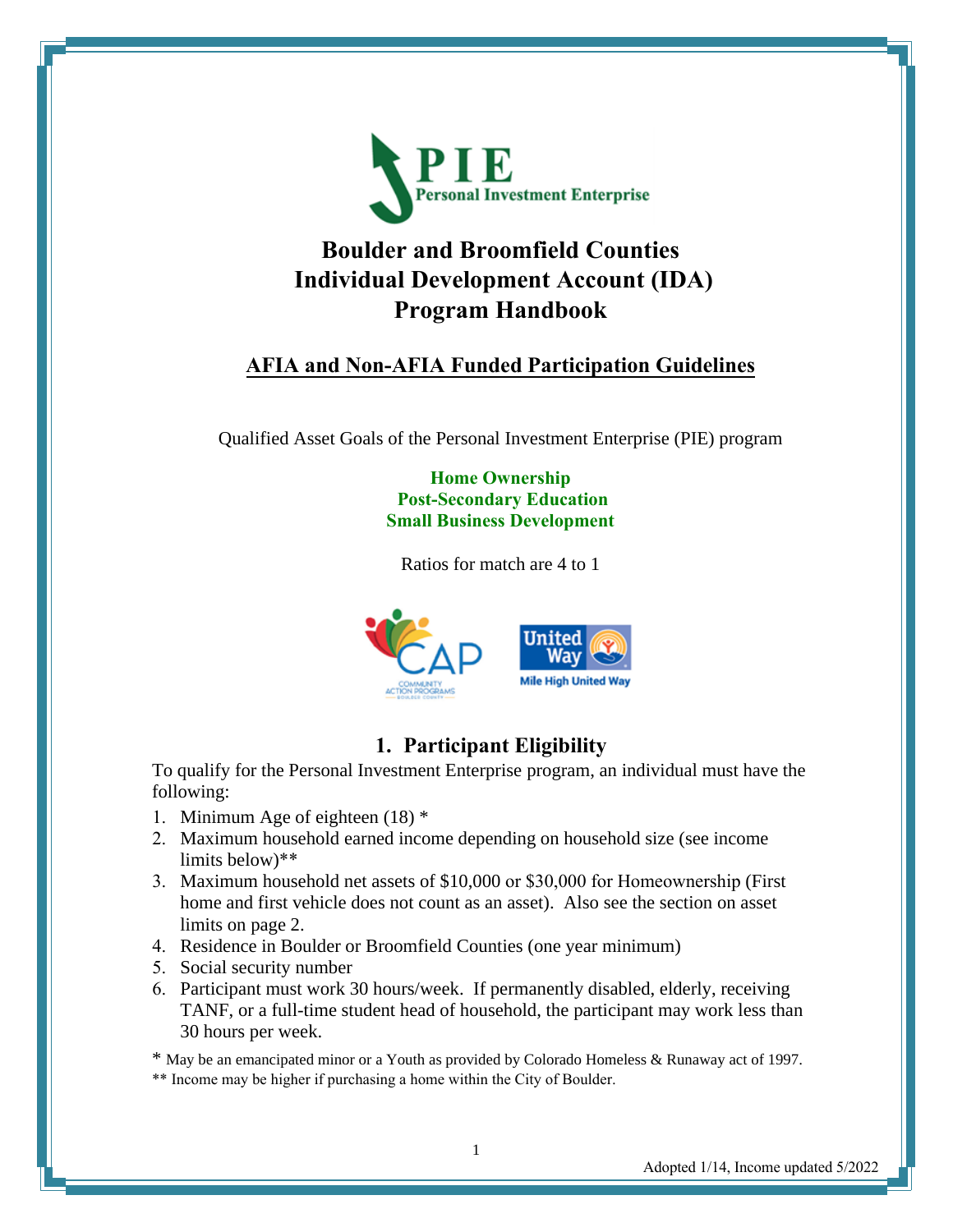### Income Limits

200% of the Federal Poverty Level (FPL) or Earned Income Tax Credit (EITC), whichever is greater. In 2022, this translates to: **AFI (Federal Funding)**<br> **Maximum Yearly Inc 1996**<br> **ARELY AND SETLY**<br> **EXPLAYED SETLY**<br> **EXPLAYED SETLY Size of Family**  $\mathbf{1}$ 



If Participant is a student and someone other than Participant pays their tuition, the tuition paid is considered part of their income.

Earned Income will be as defined by IRS instructions and includes all the income and wages one gets from working-even if it is not taxable

### Asset Limits

Participant's net worth as of the end of the calendar year preceding the determination of eligibility may not exceed \$10,000. For the Homeownership goal, participant's net worth may not exceed \$30,000.

Net worth of Household means the aggregate market value of all assets that are owned in whole or in part by any member of the household, exclusive of the primary dwelling unit and one motor vehicle owned by a member of the household, minus the obligations or debts of any member of the household.

Household means all individuals who share use of a dwelling unit as primary quarters for living and eating separate from other individuals.

#### **2. Enrolling in the PIE Program**

In order to enroll in the PIE program, an individual will:

- Meet the above qualifications
- Attend a PIE orientation
- Complete a PIE application
- Meet with the PIE Program Coordinator to review their application and the following required documents: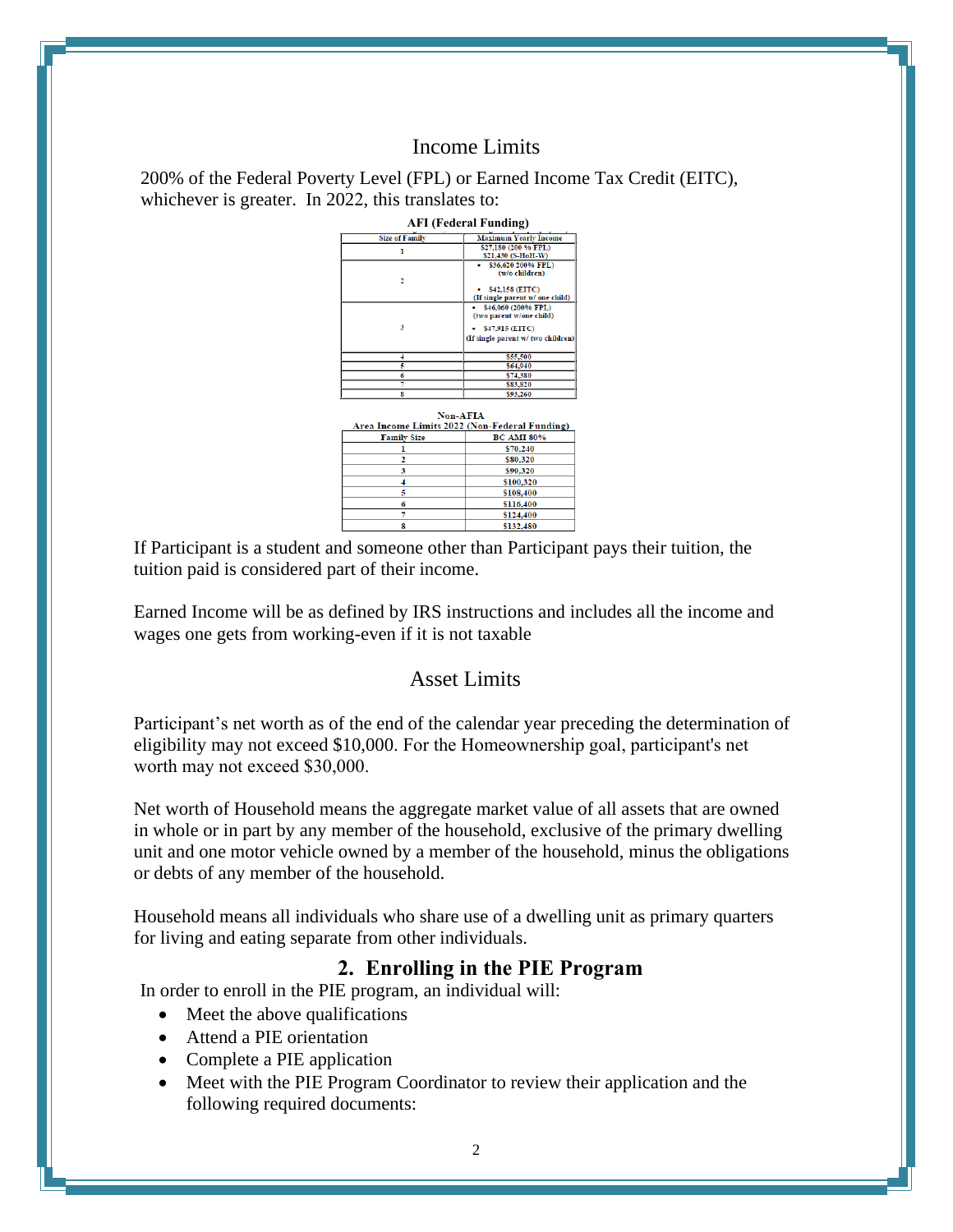- ➢ A Colorado driver's license or a Colorado identification card; a United States military card or a military dependent's identification card; or a United States Coast Guard Merchant Mariner card; or a Native American tribal document; Permanent Resident Card.
- $\triangleright$  Last two years of Federal tax returns with W-2's for all working members of the household.
- ➢ The most recent bank statements for any checking and savings accounts or cash investments (CD's, Money market Accounts, 401 (K), Mutual Funds)
- $\triangleright$  Pay stubs for the past month for all working members of the household
- $\triangleright$  Bankruptcy decrees (if applicable)
- $\triangleright$  Divorce decrees (if applicable)
- ➢ Award letters if receiving any type of government assistance (ie. Food stamps, TANF Section 8, SSDI)
- ➢ Proof of income for any self-employment (Profit and Loss Statements)
- ➢ Proof of any other source of income (child support, alimony, pension, etc.)
- ➢ Credit Report with Credit Score (schedule a time to meet with a financial advisor.)

At the meeting with the PIE Program Coordinator, the prospective participant will also sign the following documents:

- Savings Agreement
- Participant Beneficiary Form
- Participant Financial Institution Release Form
- Handbook Agreement

 Based on qualifying for the PIE program and available funding, the participant will receive a letter notifying them of their acceptance into the PIE program from the Nile High United Way (MHUW) Program Coordinator. This letter will give details on how to open a savings account to begin saving with PIE.

#### **3. Personal Investment Enterprise Program Responsibilities**

The Personal Investment Enterprise Program is responsible for the following:

- 1. Financial Literacy to present a personal finance and money management workshop series for the Participant's benefit.
- 2. Account Statements to provide the Participant with a timely and accurate monthly account statement, listing accumulated savings, earned matches and account activity.
- 3. Confidentiality to protect the Participant's privacy by securing personal and financial records and keeping all such information confidential within the PIE Program.
- 4. Match Funds to match the Participant's IDA savings at the ratio and match limit as agreed upon by Participant and Program staff at the time of Program enrollment – to purchase his or her chosen asset goal.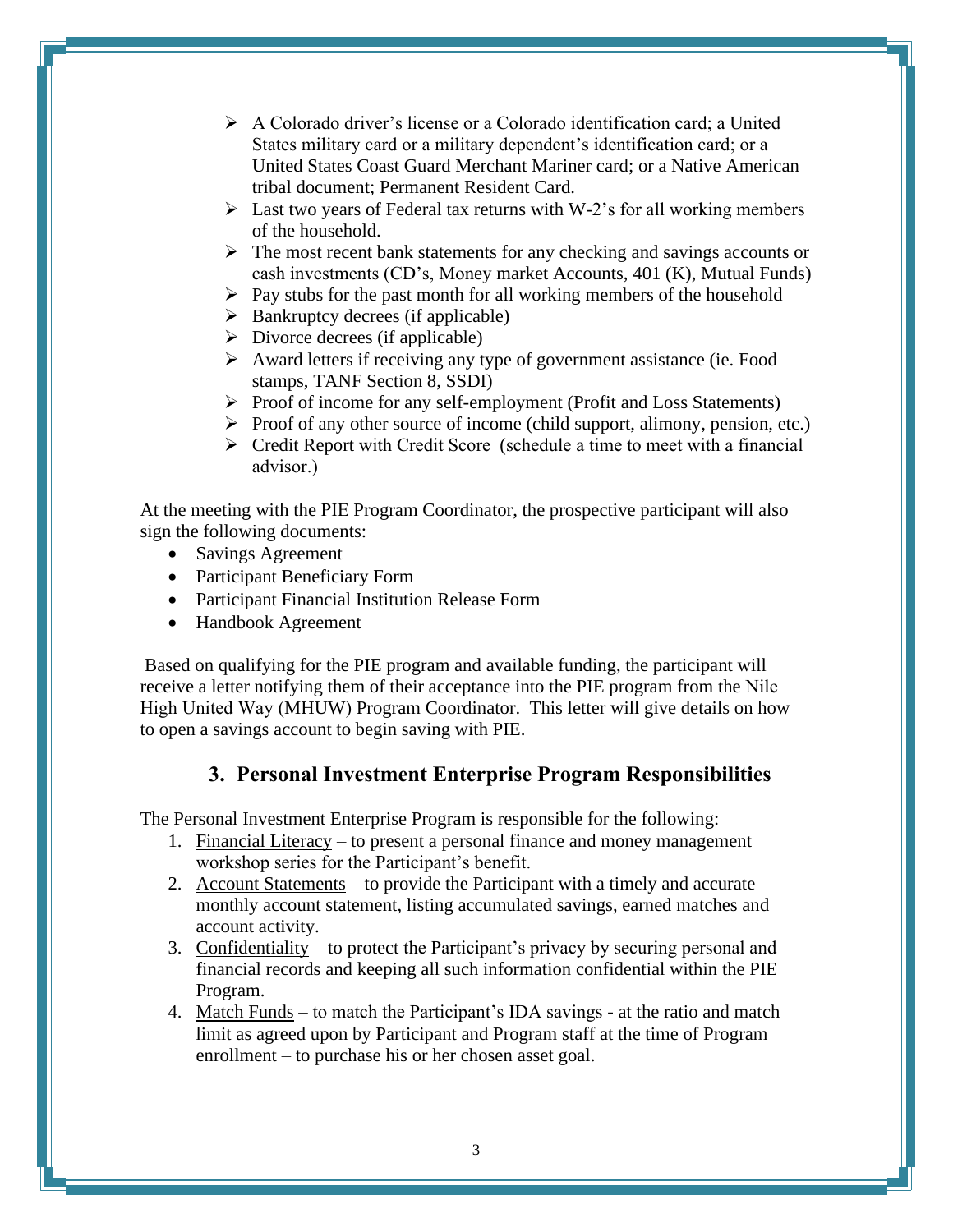## **4. Participant Responsibilities**

Personal Investment Enterprise Participants are responsible for the following:

- 1. Asset Selection to select eligible savings goal.
- 2. IDA Opening to open an IDA savings account at a sponsoring financial institution (completed with MHUW) and make an initial deposit before beginning the personal financial literacy training.
- 3. Monthly Deposits – to deposit a minimum of \$33.00 and a maximum of \$167 every calendar month from participant's earned income up to a total of \$1,000. You and the program manager will determine a planned savings amount that will be included in your savings agreement that is based on your savings goal. If you are unable to save at the agreed amount, contact the PIE Program Coordinator to inform him/her that you need to modify the savings agreement. Upon opening your savings account, you will receive your savings account number which will need to be used each time you make a deposit. It is your responsibility to keep a receipt of your deposit for each deposit that you make. This will provide a way to confirm your balance and funds deposited into your account on your monthly statement that will be sent to you by MHUW Program Coordinator.
- 4. Financial Literacy Training to attend financial literacy workshops and complete them within 6 months of opening account, as specified by Program staff.
- 5. Asset Specific Training to attend asset specific training appropriate to participant's selected asset goals, as determined by Program staff.
- 6. Confidentiality to respect the rights and privacy of all Program participants by keeping confidential any personal or financial information divulged in the course of the Program.
- 7. Change of Address to provide Program staff with updated personal information in the event of a change of address, phone number or emergency contact information.
- 8. Feedback to complete an exit survey at the end of the program

If you have questions regarding the PIE program, the PIE Program Coordinator is your first point of contact. Contact PIE if you have questions such as:

- If you change your address or phone number
- If you are having problems making the planned savings deposit
- If you have questions about the financial education requirement
- If you have questions about the asset-specific counseling
- If you wish to be advised about a purchase you want to make
- If you wish to use match funding to make a purchase
- If you must make an emergency withdrawal (from your funds only)
- If you wish to exit from the program
- If you have question, concerns or need additional information regarding your IDA.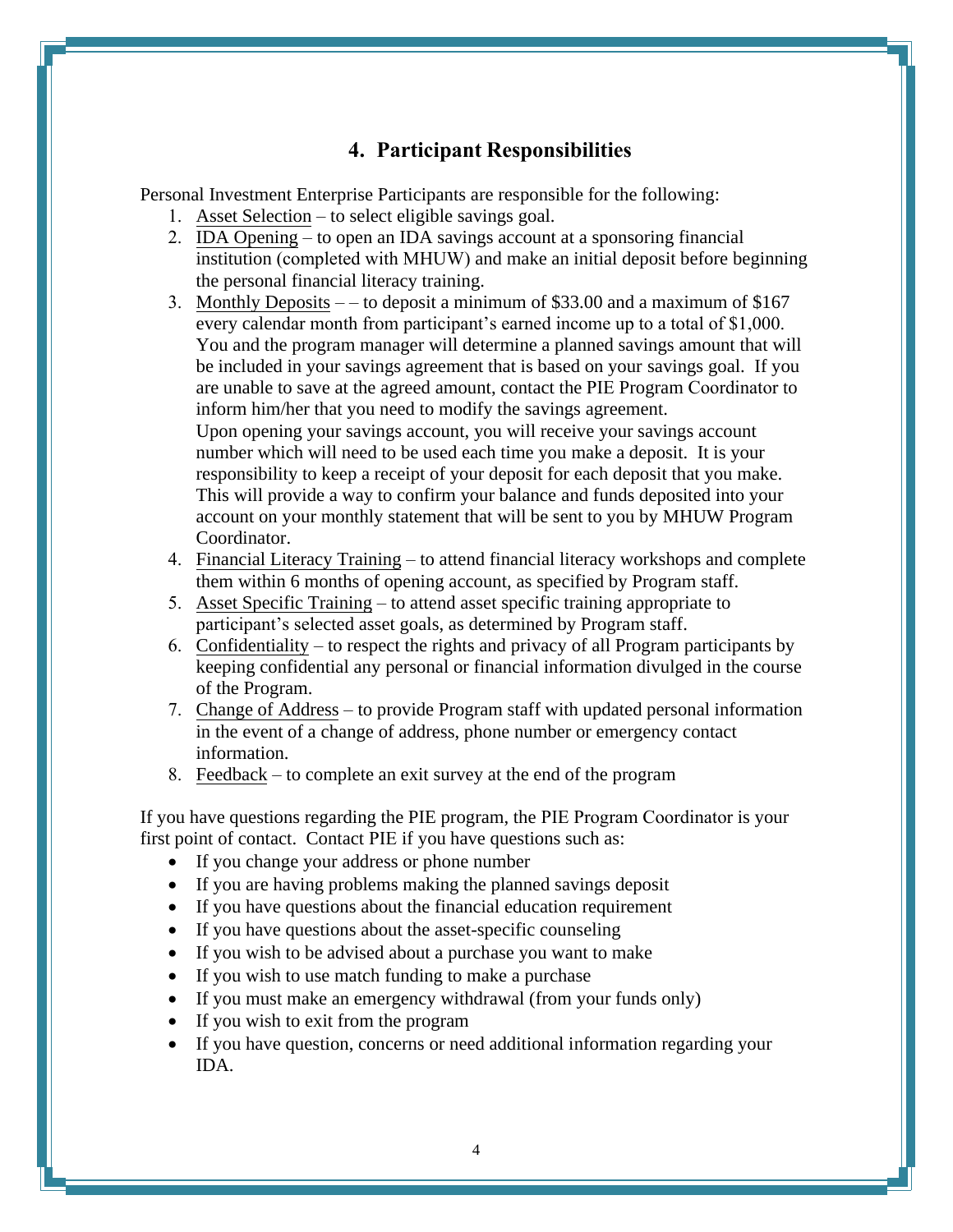If you have questions regarding your savings account, such as the balance or your account statement, contact the MHUW program manager.

#### **5. Mutual Understandings**

- 1. Qualified withdrawals are only available for the Program's stated permissible uses (home purchase, small business start up, post secondary tuition and/or expenses) and after completion of all Program preparatory requirements.
- 2. Emergency withdrawals are discouraged. Participants are allowed to make a maximum of one emergency withdrawal per calendar year and two total withdrawals during their participation in the Program. Emergency withdrawals are only available to the Participant in accord with the Program's emergency withdrawal policy and procedure.
- 3. Missed deposits After two (2) missed monthly deposits, participants must contact and meet with CAP program staff or their case manager within a month to discuss the reasons for the missed deposits. At this time, participants with the help of the PIE Program Coordinator or with the referral agency can determine a plan of action. Participants can decide to either take a three (3) month leave of absence from the program or create a plan to avoid missing monthly deposits. Participants who do not meet with the program staff or with the referral agency will be terminated from the program. After meeting with a case manager, participants will only have one more permissible missed deposit before being terminated from the program. This means that over the course of the program, participants cannot miss more than three (3) missed monthly deposits within the calendar year.
- 4. Participation requirements / terminations Participants may be asked to leave the Program for missed monthly savings deposits, poor workshop attendance, unauthorized savings withdrawals, or for other violations of this agreement. Participants who leave the Program may apply for reinstatement into program after three months if space is available.
- 5. Account ownership Program savings accounts will be a custodial account owned by Mile High United Way; both the Participant and Mile High United Way will have access to all account activity information. No withdrawals may be made without the consent of both the PIE program coordinator and the Participant. Participants are not permitted to withdraw funding without following the purchase request or emergency withdrawal request procedure.
- 6. Use of information The organizations responsible for administering the Program may use the information provided by the Participant on the application form to perform certain administrative functions such as monitoring periodic account information, tracking counseling and education progress, determining eligibility for matching funds, evaluating the success of the program, and any other functions required in the administration of the Program.
- 7. Asset purchase The Participant's matching moneys shall be paid directly to the vendor, mortgage lender, or education institution.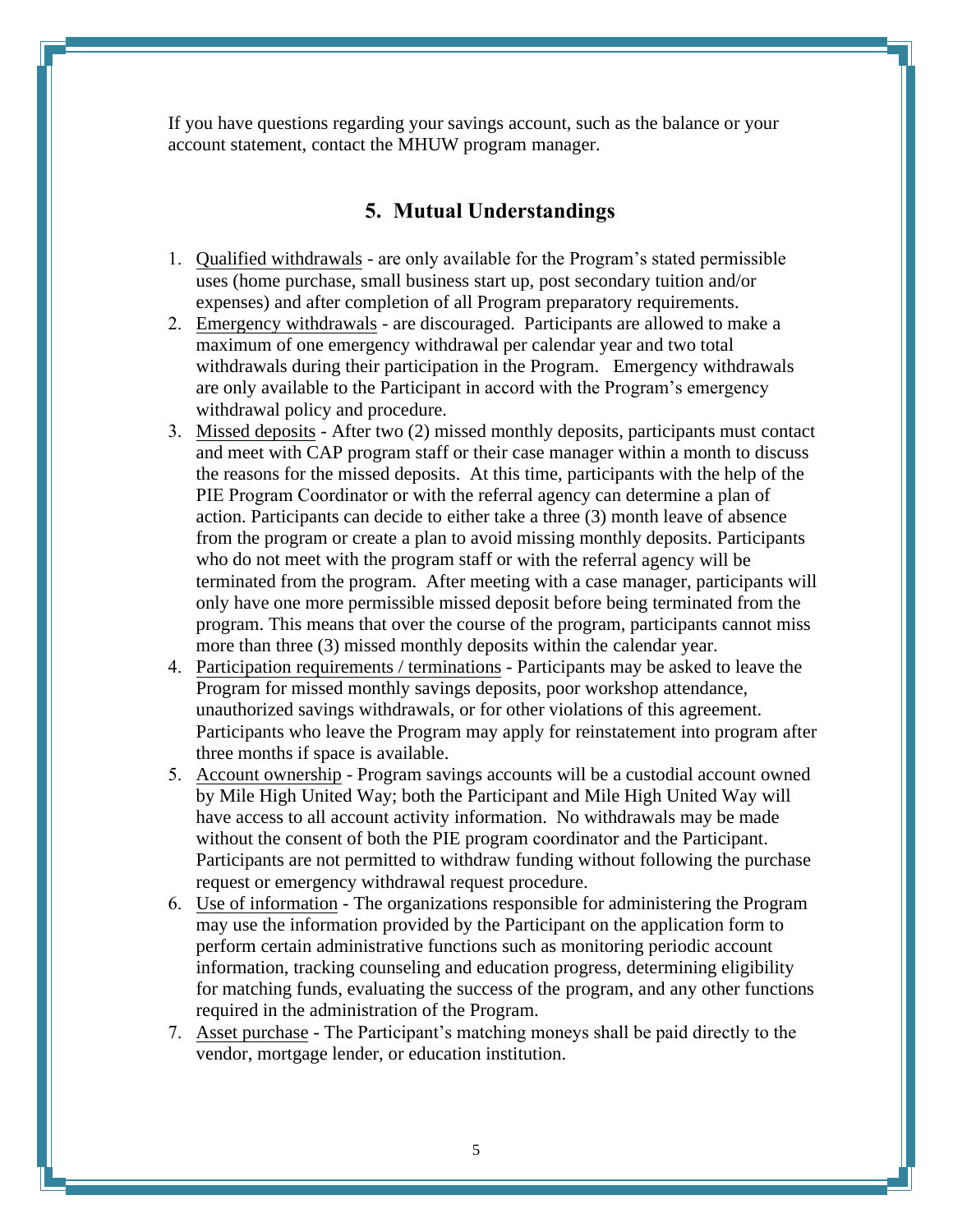8. Change of asset goal - A participant may change their asset goal up to the  $18<sup>th</sup>$ month of the program dependent on the funding source of the participants matching funding and dependent on whether a funding source is available for the new asset goal. If there is a change in the Participant's IDA savings goal, the eligibility for matching funds for the new savings goal will be determined based on the appropriate income threshold retroactive to the original application in the Program.

If a participant decides they want to change their intended use during the last 1/3 of their participation time, they must have and show proof of an extenuating circumstance that prevents them from being able to purchase their current intended use. Some examples include:

- Decline or loss of income in the last 1/3 of the savings period resulting in inability to purchase a home
- A medical emergency or disability in the last 1/3 of the savings period resulting in inability to purchase a home or business.

Each case will be looked at separately, to determine whether the participant is eligible for an intended use change. The savings end date remains the same despite the change in asset goal.

## **6. Permissible Uses/Qualified Withdrawals**

#### Home Ownership

First-Home purchase means qualified acquisition costs with respect to a principal residence for a qualified first-time homebuyer.

Principal residence means a main residence, the qualified acquisition costs of which do not exceed 120 % of the average purchase price applicable to a comparable residence in the area.

Qualified Acquisition costs means the cost of acquiring, construction, or reconstructing a residence, including usual or reasonable settlement, financing, or other closing costs.

Qualified first-time homebuyer means an individual participating in the Program (and, if married, the individual's spouse) who has no present ownership interest in a principal residence during the 3-year period ending on the date on which a binding contract is entered into for the purchase of the principal residence to which this paragraph applies.

Participant must comply with all lending institution requirements.

Mobile homes and manufactured homes are allowed if participant owns the land mobile home is placed on and it is deeded to the homeowner or is part of an approved, non-profit Community Land Trust.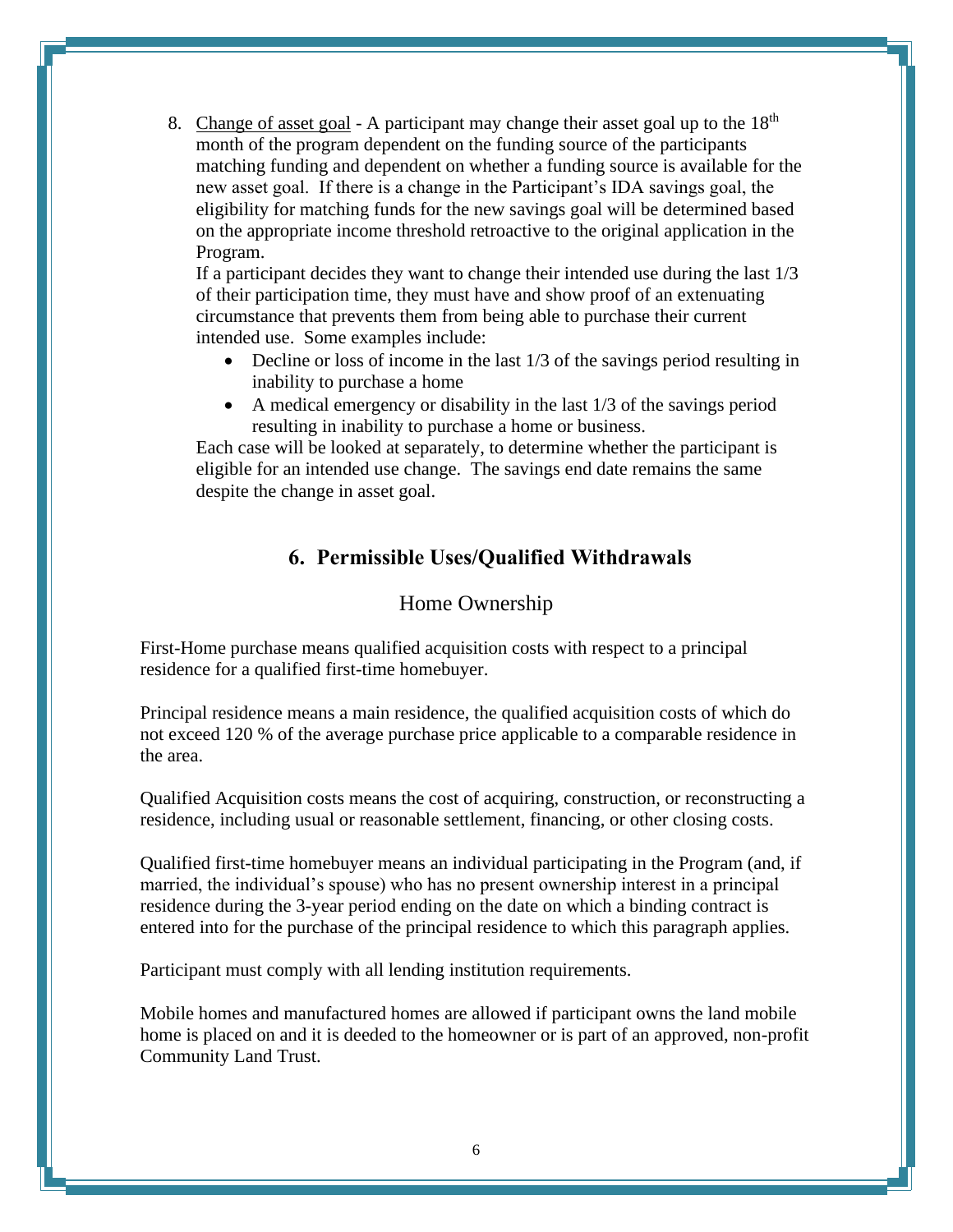Two separate households may open two separate accounts in order to save towards purchasing a home together, as long as they purchase the house as co-owners.

Home purchases may be made within the greater Denver metro area (Adams, Arapahoe, Boulder, Broomfield, Denver, Douglas and Jefferson counties) or Weld County or Larimer County depending on funding allocation. Participant must agree to inform the PIE program if they plan to purchase in a county different than originally disclosed in the savings agreement. Approval of purchase in a county different than original disclosed in this savings agreement may be dependent on whether funding for the participant's matching fund is available for the new county. Notification to PIE program at least 10 days prior to the purchase is required.

#### Post-Secondary Education

Post-Secondary Educational Expenses are paid from the Program directly to an eligible educational institution or approved vendor, and include:

- Tuition and Fees required for the enrollment or attendance of a student at an eligible educational institution.
- Fees, Books, Supplies and Equipment required for courses of instruction at an eligible educational institution, including a computer and necessary software.

Eligible Educational Institutions include the following:

- Institution of Higher Education—An institution described in Section 101 or 102 of the Higher Education Act of 1965.
- Post-Secondary Vocational Education School—An area vocational educational education school (as defined in subparagraph C or D of section 521 (4) of the Carl D. Perkins Vocational and Applied Technology Education Act (20 U.S.C. 2471(4) which is in any State.
- Community college courses, courses at a four-year college or university for either the individual or the individual's dependent.
- Vocational or trade school training for either the individual or the individual's dependent.
- "Approved and regulated" institutions, both within the State of Colorado and outside the state.

A parent or guardian can save for a child's education if the money saved can go directly to an educational institution.

#### Small Business Development

To be approved and remain in IDA program you must demonstrate that you are, or will be, both: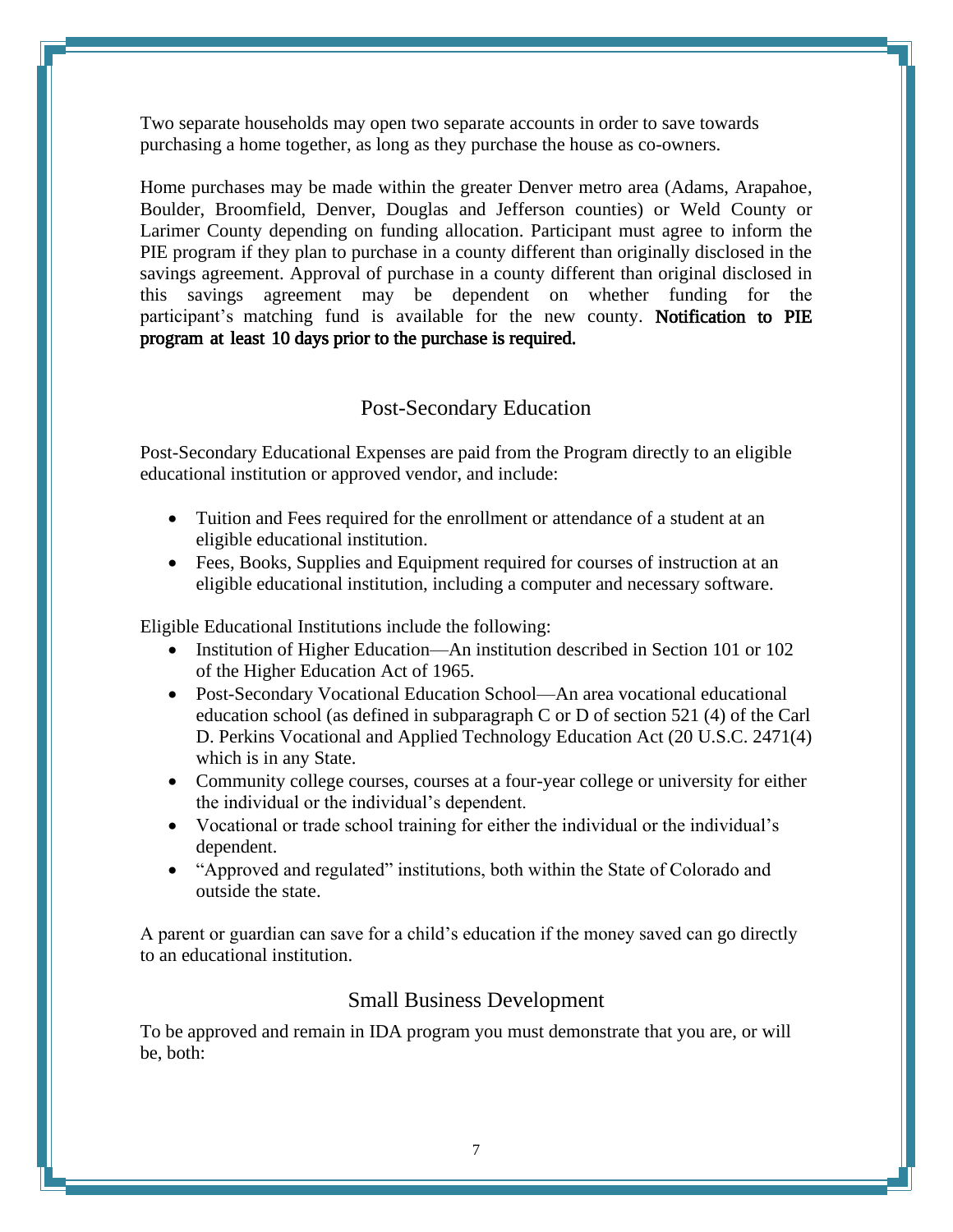- An equal or majority owner in the business in their business, with direct unconditional ownership. This specifically precludes businesses owned through another firm or trust.
- Actively involved in the business' day-to-day business operations.

Some of the documents and information the IDA program may require to verify that these requirements are met include:

- · Terms in articles, bylaws, operating agreements and partnership agreements
	- Types and classes of member interest in a limited liability company (LLC)
	- Types and classes of partners in a partnership
	- Prior owners of the firm and future proposed changes

The small business will be located in Boulder or Broomfield Counties.

Business Capitalization means amounts paid from the Program directly to a business capitalization account that is established in a Qualified Financial Institution and is restricted to the use solely for qualified business capitalization expenses of the eligible individual in whose name the account is held.

Qualified Business Capitalization expenses means expenditures for the capitalization of a qualified business pursuant to a qualified plan, when so certified by Program staff as meeting the requirements below.

Qualified Expenditures means expenditures included in a qualified plan, including but not limited to capital, plant, equipment, working capital, and inventory expenses.

Qualified business means any business that does not contravene any law or public policy.

Qualified plan means a business plan, or a plan to use a business asset purchased, which:

- Is approved by a financial institution, a micro-enterprise development organization, or a nonprofit loan fund having demonstrated fiduciary integrity.
- Includes a description of services or goods to be sold, a market plan, and projected financial statements.
- May require the eligible individual to obtain the assistance of an experienced entrepreneurial advisor.

## Other Permissible Uses

Participants may not save for automobiles, retirement funds, home repairs, or computers (except as specified above for the three qualified assets).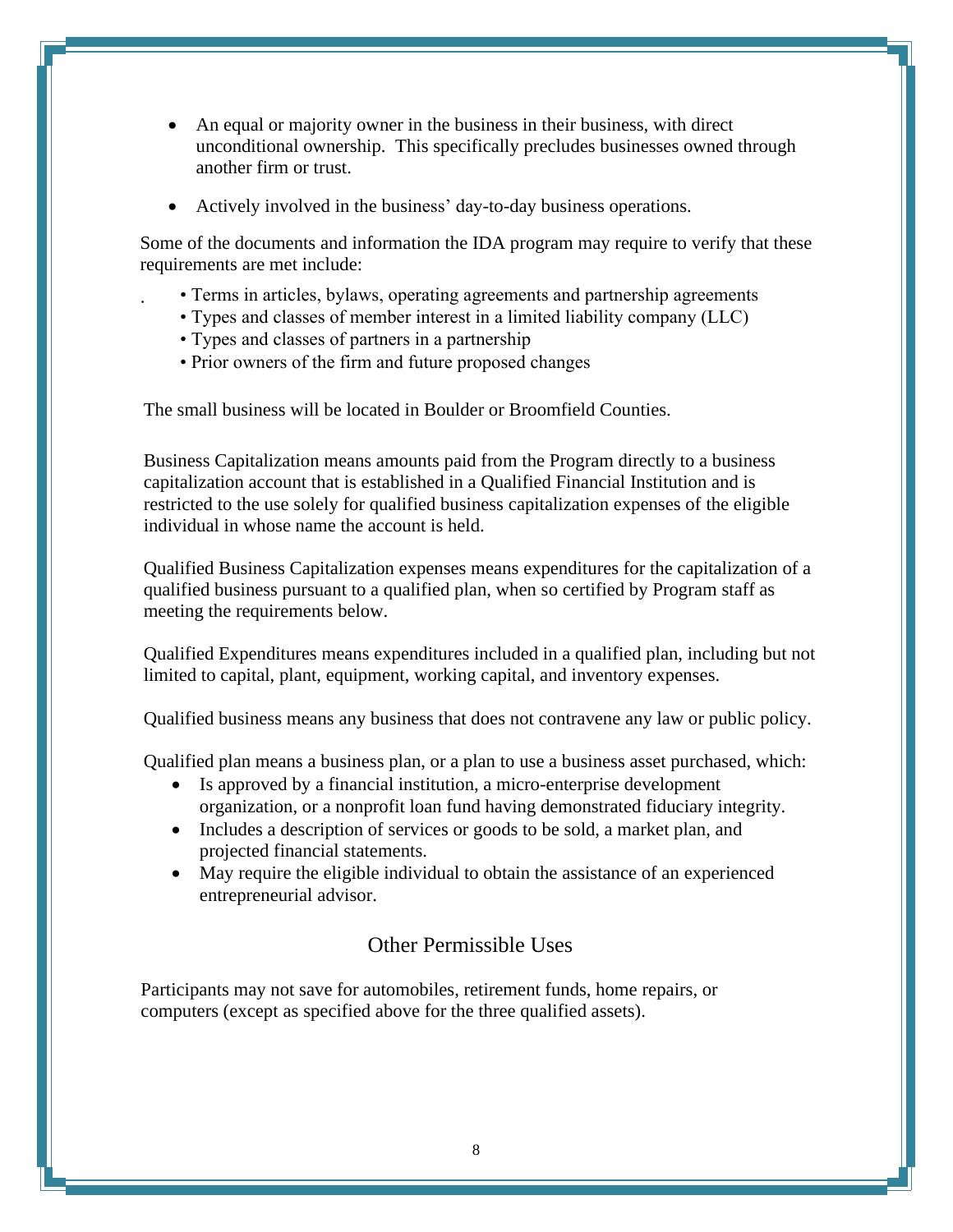## **7. Match Rate and Match Limit**

#### Match Rate

The match rates for the PIE asset goals are as follows:

- Home Ownership up to 4:1 matched savings, depending on Program funding
- Post-Secondary Education up to 4:1 matched savings, depending on Program funding
- Small Business Development up to 4:1 matched savings, depending on Program funding

### Match Limit

The AFIA portion of an individual's match money will be no more than \$2,000, or \$4,000 maximum per family. The PIE Program will provide a total maximum of \$4,000 in match money per individual account.

### Monthly Savings Range

The monthly savings range is a minimum of \$33.00 and a maximum of \$167.00 every calendar month from Participant's earned income. Exceptions to the maximum deposit amount will be allowed for "windfall" deposits, which are defined as deposits from a work bonus, tax returns or Earned Income Tax Credit money. For these exceptions, the maximum deposit amount allowed will be \$500.00/month.

#### Accumulation Period

The accumulation period lasts for the duration of the Participant's enrollment in the program, which is a minimum of 6 months and a maximum of 30 months. A 12-month extension is possible upon review by Program staff.

Contract with the PIE Program starts when confirmation that the first check has been deposited in an authorized account selected by Program staff.

#### **8. Access to Funds**

No withdrawals of any kind will be allowed earlier than 6 months after the initial deposit by participant into the account. Thereafter, funds may be withdrawn only upon request of the Participant and of authorized Program staff and only for one or more Qualified Expenses (see above) or for an Emergency Withdrawal.

Participants may apply for an extension of up to 12 months, after the end of their savings period, before purchasing their asset.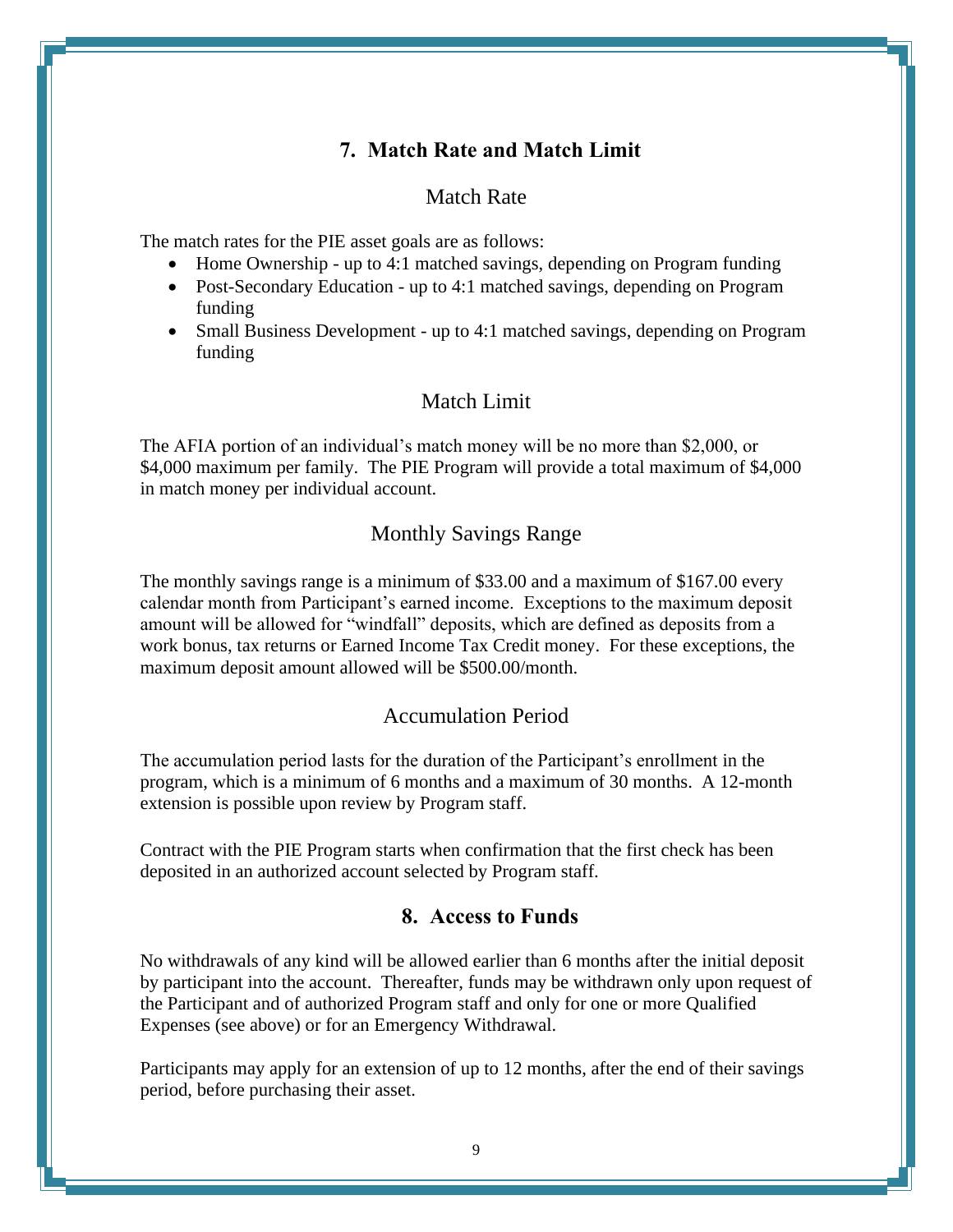## Emergency Withdrawals

Participants are allowed to make a maximum of one Emergency Withdrawal per calendar year and two total withdrawals during the program*.*

An Emergency Withdrawal may only be of those funds, or a portion of those funds, deposited in the account by the Participant, and only for the following purposes:

- Expenses for medical care or necessary to obtain medical care for the Participant or a spouse or dependent of the Participant;
- Payments necessary to prevent eviction of the Participant from, or foreclosure on the mortgage for, the principal residence of the Participant;
- Payments necessary to enable the Participant to meet necessary living expenses (food, clothing, shelter--including utilities and heating fuel) following loss of employment.

The Participant must reimburse PIE for any funds withdrawn from the account for an Emergency Withdrawal, not later than 12 months after the date of the withdrawal*.* If you fail to reimburse the account within that time period, you will be exited from the program.

## **9. Leaves of Absence**

Participants may request in writing a leave of absence from the Program for a period of no more than three (3) months, at the approval of Program staff. You may take a leave of absence if the following occur:

- A loss of job which results in the inability to save
- A family emergency that may prohibit you from saving; such as a loss of a spouse or family member
- A medical emergency that keeps you from saving. This may include extended hospital visits, surgeries, sickness or injury.
- Additionally, you may qualify for a leave of absence if another situation has arisen that prevents you from saving, if approved by the case manager or program manager.

You will not be required to save during your leave of absence or are you able to make purchases. If after your time has expired you are not able to save, you will still be held to the provision that participant must have no more than 3 missed deposits in a calendar year.

### **10. Transfer of Funds**

At the request of Participant and written approval of authorized Program staff, amounts from one IDA can be transferred into another IDA, which has been established for the benefit of Participant's spouse or dependent.